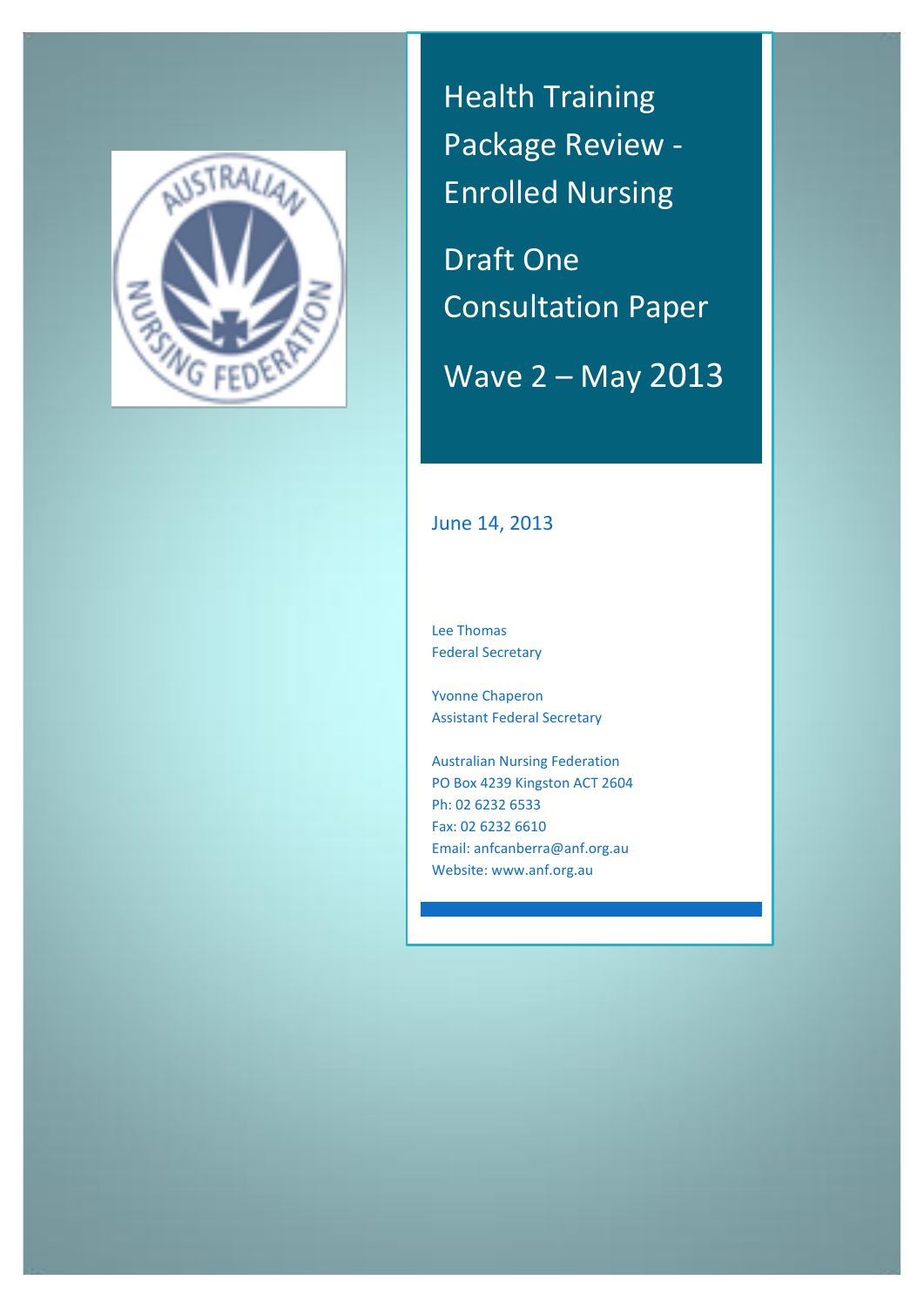#### *Introduction*

industrial and professional organisation in Australia for nurses and midwives, with Branches  $\vert$  page | 1 The Australian Nursing Federation (ANF) was established in 1924. The ANF is the largest in each state and territory of Australia were we represent the interests of all nurses, midwives employed in a range of health care enterprises.

The ANF has a national membership in excess of 225,000 nurses, midwives and assistants in nursing. Our members are employed in a wide range of settings in urban, regional, rural and remote locations, in both the public and private health and aged care sectors.

The ANF participates in the development of policy relating to: nursing and midwifery practice, professionalism, regulation, education, training, workforce, and socio-economic welfare, health and aged care, including reform agendas, community services, veterans' affairs, occupational health and safety, industrial relations, social justice, human rights, immigration and migration, foreign affairs and law reform.

Members of the ANF are involved in care across the life spectrum, and are well acquainted with care of the person with a chronic and/or terminal illness.

The core business for the Australian Nursing Federation is the representation of the professional and industrial interests of our members and the professions of nursing and midwifery. Additionally, some Branches of the Australian Nursing Federation are registered training organisation and contribute to vocational education and training of enrolled nurses, and professional development for registered and enrolled nurses and registered midwives.

Registered and enrolled nurses and registered midwives form the largest health profession in Australia, providing care to people throughout their lifespan and across all geographical localities nationally.

The depth and breadth of nursing and midwifery practice reaches into: people's homes, schools, general practice, local councils and communities, industry, offshore territories, aged care, retrieval services, rural and remote communities, Aboriginal and Torres Strait Islander health services, hospitals, the armed forces, universities, mental health facilities, statutory authorities, general businesses, and professional organisations.

The Australian Nursing Federation also represents the industrial and professional interests of enrolled nurses in most Australian jurisdictions and therefore has an interest in any reform to the education, training, role and function of the enrolled nurse which may potentially affect their nursing practice in the future.

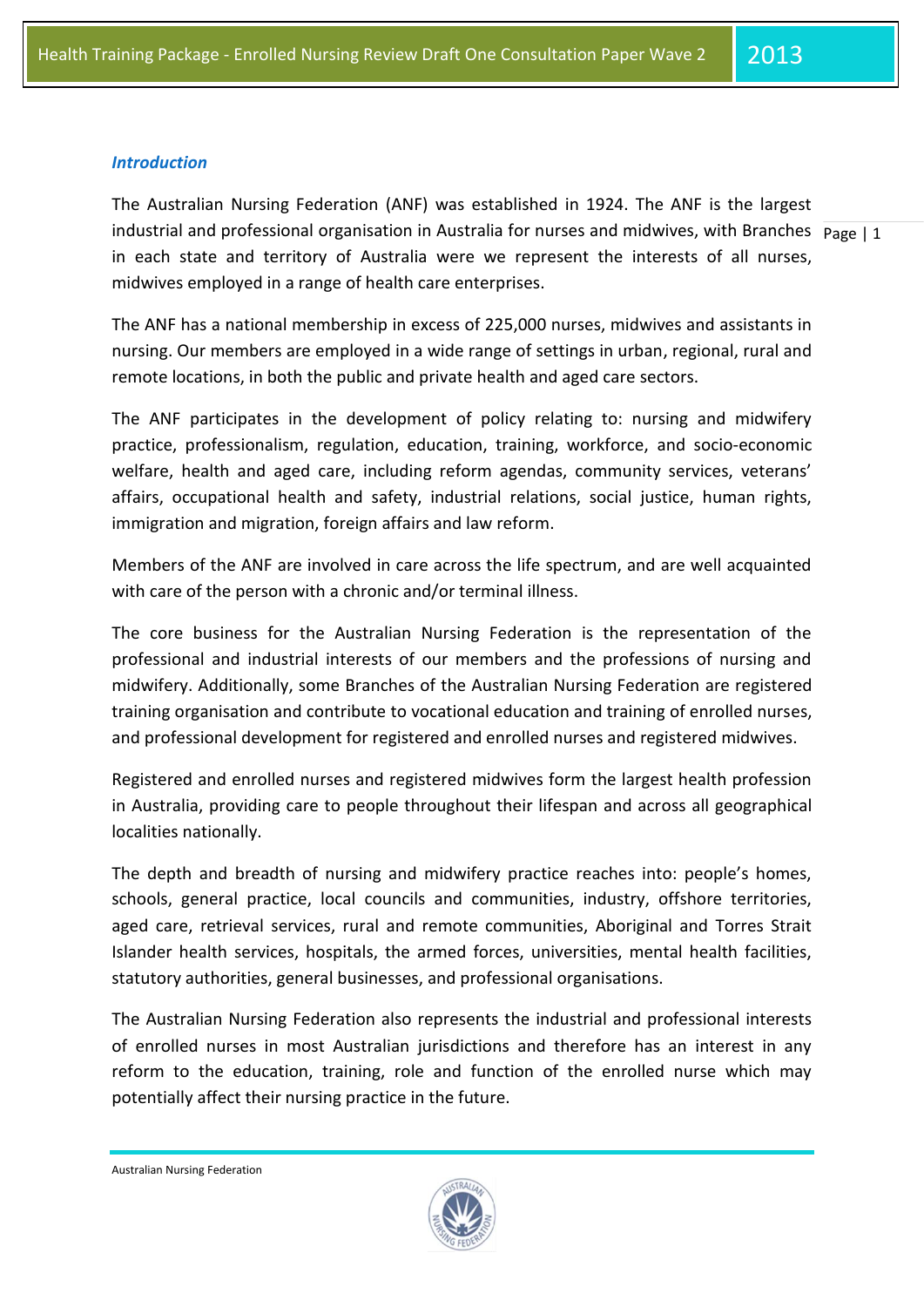The Australian Nursing Federation provides comment on the Community Services and Health Industry Skills Council review of the Health Training Package and the Enrolled Nursing qualification HLT51612 [Diploma of Nursing] and HLT61107 [Advanced Diploma of Nursing] *Enrolled Nursing Training Package Review – Draft One Consultation Paper – Wave 2, May 2013.*

Page | 2

The Australian Nursing Federation would like to highlight the timeframe of the qualification review, taking into consideration the concurrent review process of the Nursing and Midwifery Board of Australia's (NMBA) Enrolled Nurse Competency Standards being conducted Monash University for the Australian Nursing and Midwifery Accreditation Council (ANMAC) and will lead to the eventual endorsement and ownership by the NMBA.

We request these qualifications be given an extension of time for the review process to enable relevant stakeholders to assess the *new* competency standards, once finalised and released, to allow for their incorporation into the development of any new or revised unit of competence (UoC) that will make up the revised enrolled nurse (EN) qualification. We must also make mention of the impact on registered training organisations (RTO's) delivering the EN qualifications should the qualifications be released prior to the reviewed competency standards and discover they do not correlate that will lead to yet another rewrite.

## *Scope of the review*

The Australian Nursing Federation understands the units of competence are now divided into two documents;

- 1. The Performance Standard; and
- 2. The Assessment Requirements.

Further we acknowledge the assessment requirements are a new component and are intended to relate directly to the elements and performance criteria. We take into consideration both of these components in providing our feedback.

Additionally, we note that in most instances identifiers on unit codes have been removed to conform to streamlining requirements and that not all units are available for comment as they have not yet been rewritten or developed.

# *Diploma of Enrolled Nursing HTL51612*

The Australian Nursing Federation is of the view that the HLT51612 – Diploma of Enrolled Nursing is reflective of the *essential range of skills and knowledge* an enrolled nurse requires to practice as a beginning level practitioner within the work role. However, we are mindful

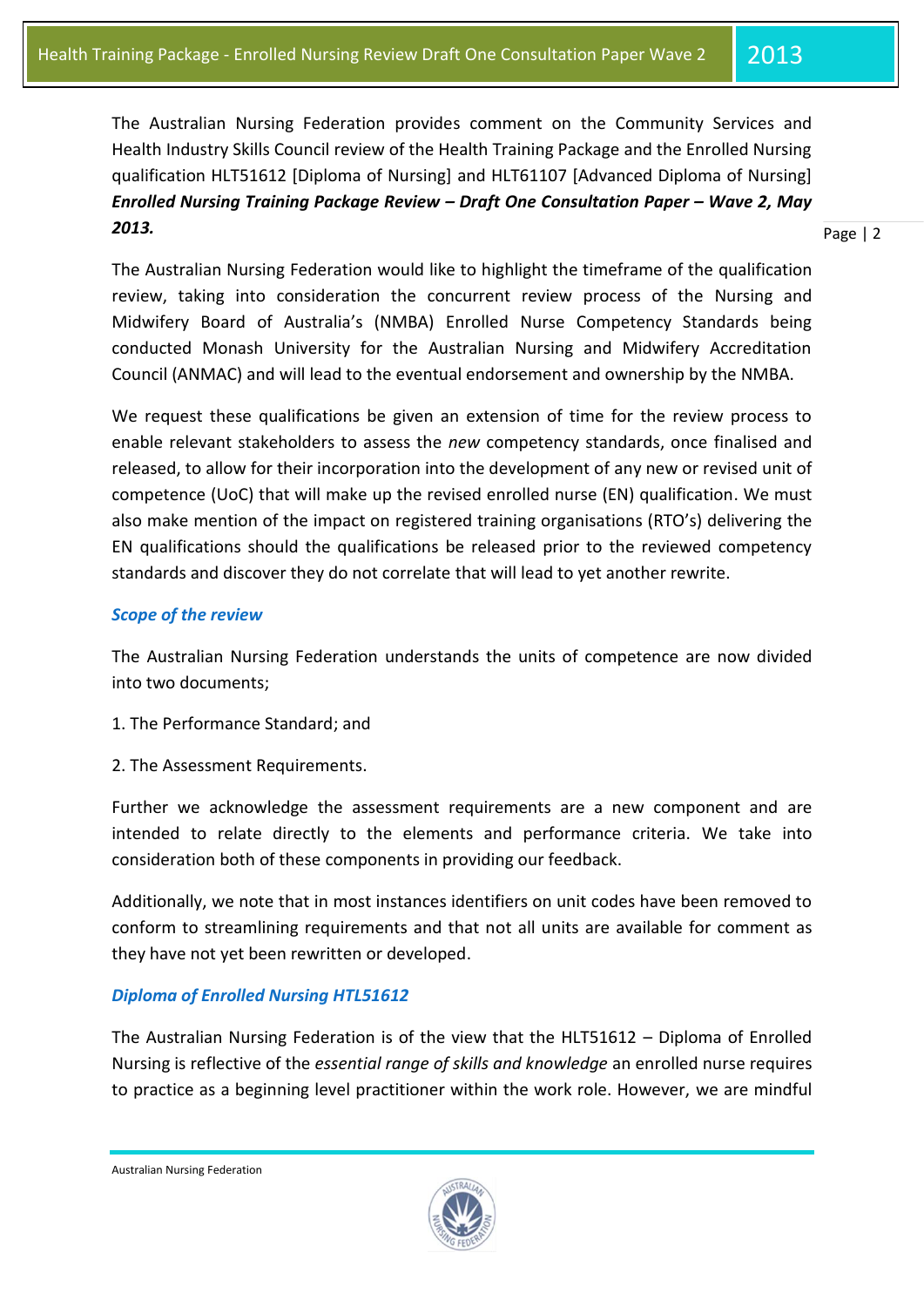there will always be some jurisdictional issues and elements of practice that may arise as skill/knowledge gaps in specific clinical situations.

The Australian Nursing Federation is of the view that the HLT61107 – Advanced Diploma of Enrolled Nursing is reflective of the some of the advanced range of skills and knowledge that an enrolled nurse may require, to be able to practice as an advanced level practitioner within the enrolled nurse work role. However, there will always be some jurisdictional issues and elements of practice that may arise as skill/knowledge gaps in specific clinical situations.

Page | 3

# *General Comments*

Enrolled nurses work in a range of health care settings including, public acute and private acute hospitals, medical centres, community settings, residential and community aged care, and district nursing services. Their specific job roles are usually determined by the employing health services position description and the inherent requirements of their position description which are carried out in accordance with their registration to practice as an enrolled nurse, as issued the NMBA. Enrolled nurse Job roles always involve working within the NMBA and employer defined scope of practice.

Enrolled nursing roles are various, and include clinical care areas like:

- **←** Acute Care
- $\frac{1}{\sqrt{2}}$  Specialist Care
- $\bigstar$  Medical nursing general or specialty
- $\triangleq$  Surgical nursing general or specialty
- **F** Residential and community aged care nursing in both leadership (not supervisory) and clinical roles and in generalist and specialist areas of aged care like dementia and intense care areas
- $\ddot{+}$  Community Care such as district nursing and general practice.

The extended scope of nursing practice for the enrolled nurse includes the administration of medicine under the Health Practitioners Regulation Law Act 2009. This inclusion in enrolled nurse practice was a major change in the way enrolled nurses' work in some states and territories in Australia, since the last review of the Health Training Package in 2007.

The extension of work roles for enrolled nursing into areas of clinical practice that may not have been traditionally considered within the scope of practice for enrolled nurses have emerged over time. Consequently, the development of skills and competence required in relation to the development of the Advanced Diploma of Nursing Units of Competence has occurred.

Skills escalation for the enrolled nurse has enabled them to move in and out enrolled nursing jobs much like registered nurses. They make their transitions based on areas of

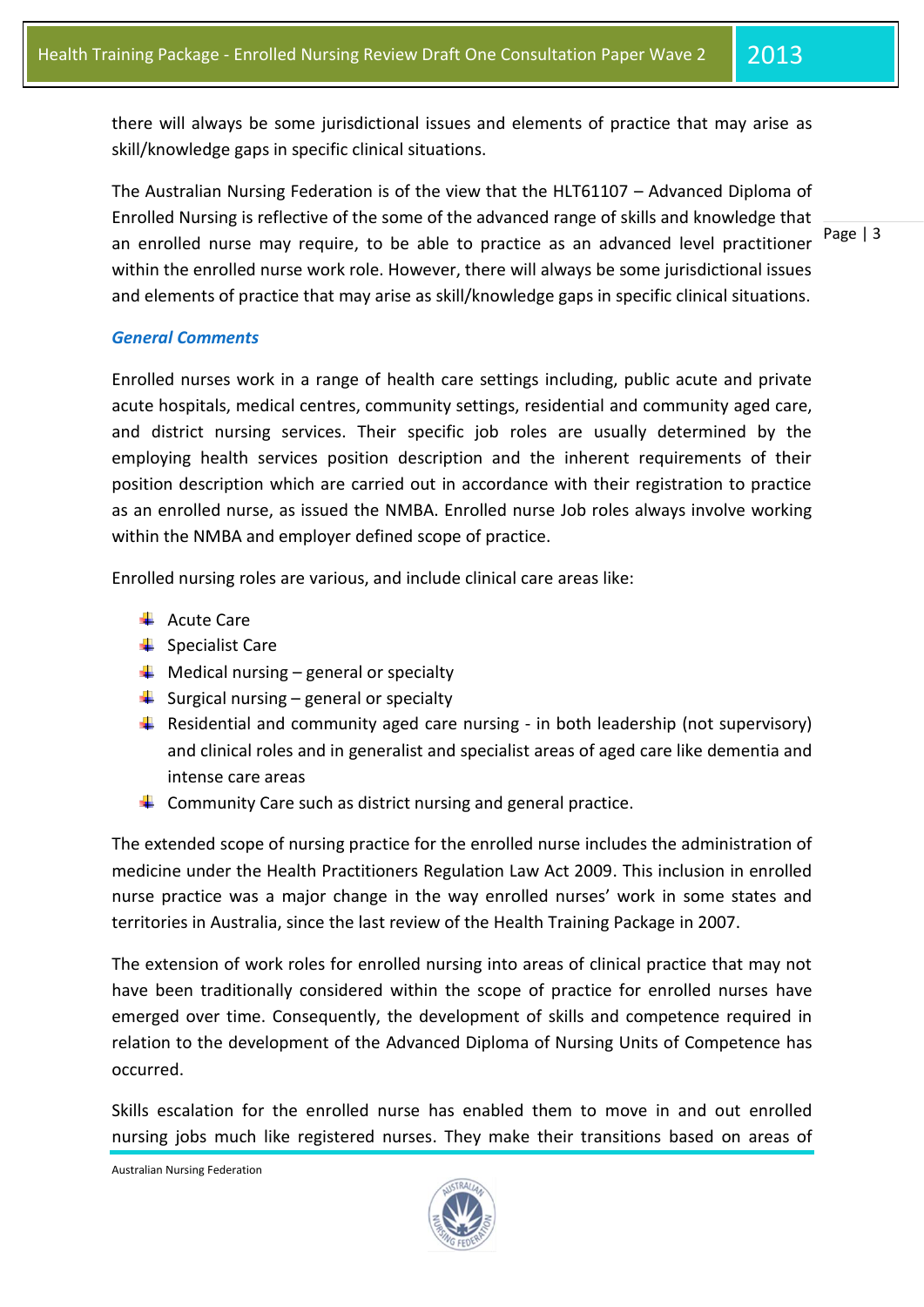clinical practice that excites their work interest. However, being attracted to work opportunities is based on job availability. Enrolled nurses are selected for their work role in accordance with the employer's attraction, recruitment and selection criteria.

#### *Specific Comments*

#### Page | 4

The Australian Nursing Federation request the inclusion of the **First Aid** unit of competence (HLTFA301B/311A) remain in the revised qualification as a core unit of competence and not as an elective unit. This unit contains the basic life support and cardiopulmonary resuscitation education components, which is an expected skill in nursing practice by the Australian community.

The Australian Nursing Federation request the current review of the enrolled nursing qualification guarantees there remains a mechanism for the existing workforce, to up-skill in relation to the medication Unit of Competence [UoC]. Currently there is a means of the existing enrolled nurse workforce to complete the UoC, *HLTEN519C Administer and Monitor Intravenous Medication in the Nursing Environment* as an add on UoC, to *HLTEN507C Administer and Monitor Medications in the Work Environment.*

The Australian Nursing Federation understands there are some enrolled nurses in Australia who are likely to be required to up-skill their competency from HLTEN507C to incorporate HLTEN519C level of competency in the future. We do not want to see a situation arise whereby up-skilling and continuous lifelong learning could not occur for any enrolled nurse currently working in Australia. Whilst we are supportive of these two Units being merged together and delivered as one single Unit in the next iteration of the Enrolled Nurse Qualification, we believe there must remain a pathway for the existing enrolled nurse workforce to gain the IV medication qualification. To achieve this outcome, there is likely to be a requirement for the development of a bridging UoC designed specifically for up-skilling the existing workforce.

## *State and Territory Jurisdictions*

Enrolled nurse practice may be variable across different Australian states and territories. Variations in roles and responsibilities at the organisational and/or health service interface generally vary in regards to state and territory drugs and poisons legislation and other state and territory specific legislation.

## *Industry requirements for current and proposed Enrolled Nursing*

The Australian Nursing Federation submits the current diploma level Enrolled Nursing Qualification is meeting the needs of the nursing workforce at this time. This is evidenced by the Australian health care sector continuing to have high demand for the enrolled nurse level of qualification within the current national training frameworks. The enrolled nursing

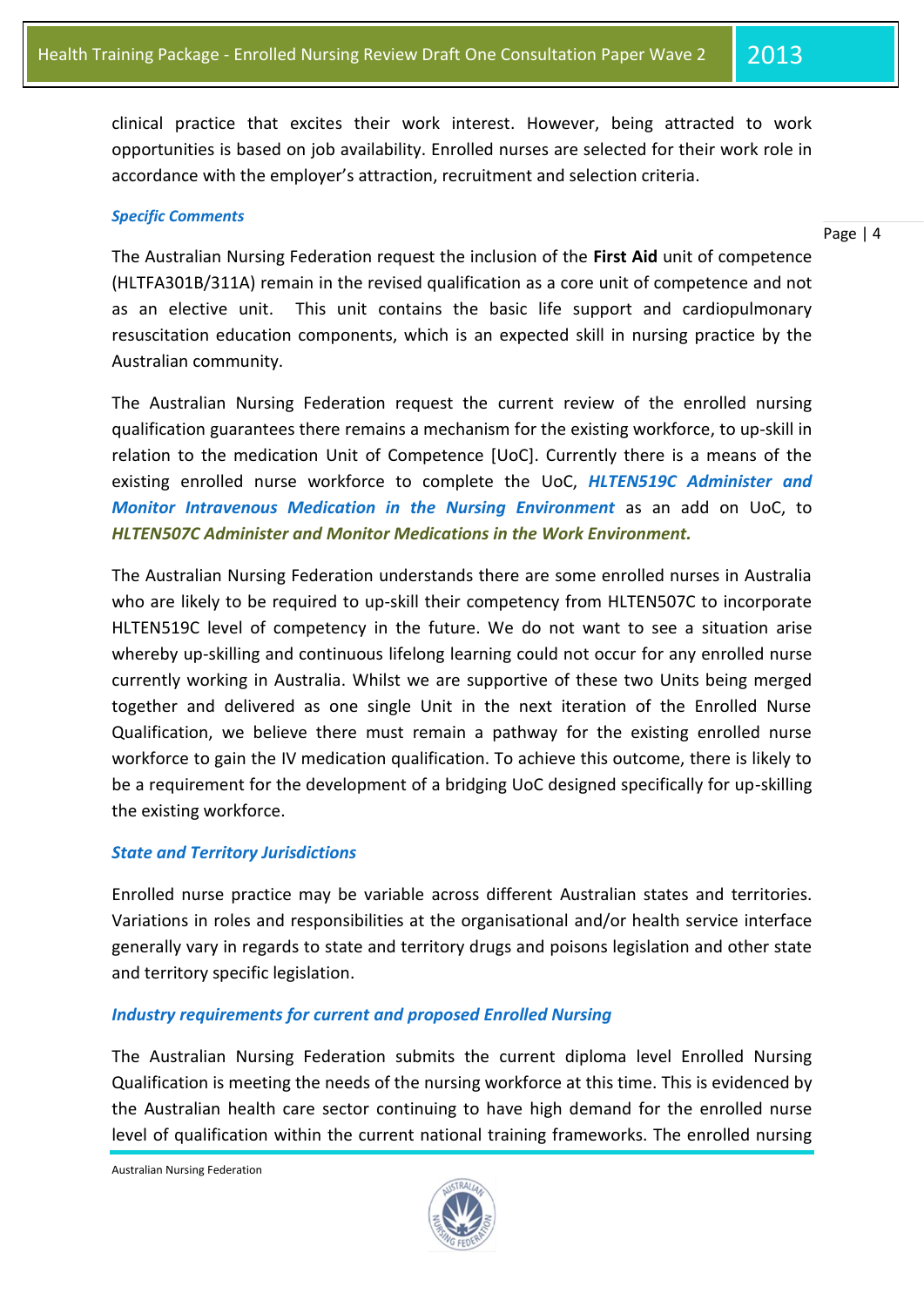course sits ranked at fourth place in the top qualifications list for government funded training in 2012, with 6,000 enrolments.

The enrolled nurse workforce is a valuable adjunct to the Australia's registered nurse workforce, in the role of Australia's second level nurse.

#### Page | 5

The Australian Nursing Federation contend that the current enrolled nursing diploma qualification largely meets the needs of the sector and remains reflective of the sectors skills requirements for the VET level worker. The enrolled nurse has a range of skills and knowledge required to successfully undertake enrolled nursing work, however there are some changes that could be incorporated into the review to make the qualification more relevant and contemporary, for example:

## *Pre-requisites.*

The Australian Nursing Federation is of the view that some of the Units of Competence (UoC) were clumsy and at times appeared to be misplaced. We are supportive of the amendments to *some* of those units of competence, in order to remove the required prerequisites, but not all.

Some of the advanced diploma level UoC continue to require an underpinning basic foundation level of skill and competence, on which to build, a more advanced basis for practice. Specifically, the HLTRNxxx Units:

- *Provide care and Support to a Client in Renal Replacement Therapy in Community Settings;*
- *Provide Support and management of the Client Undergoing Haemodialysis Therapy;*
- *Provide Support and management of the Client Undergoing Peritoneal Dialysis Therapy; and*
- *Contribute to the Registration and Assessment of Donors;*

Need their pre-requisite education set out, in order to assist students in their decision making when choosing earlier electives to ensure they have the pre-requisite UoC, as these advanced skills and knowledge are the lynch-pin in students understanding the disease process and aetiology and is a vital component to understanding whether a nursing intervention is successful.

The Australian Nursing Federation propositions that the student enrolled nurse clinical assessment needs to be scheduled to take place in the practical work environment, however there may be circumstances where some elements of the clinical assessment may be suitable within a simulated learning environment. Furthermore, the quality of any enrolled nursing student assessment must be robust and in accordance with the expectations of the education provider regulator and the relevant standards.

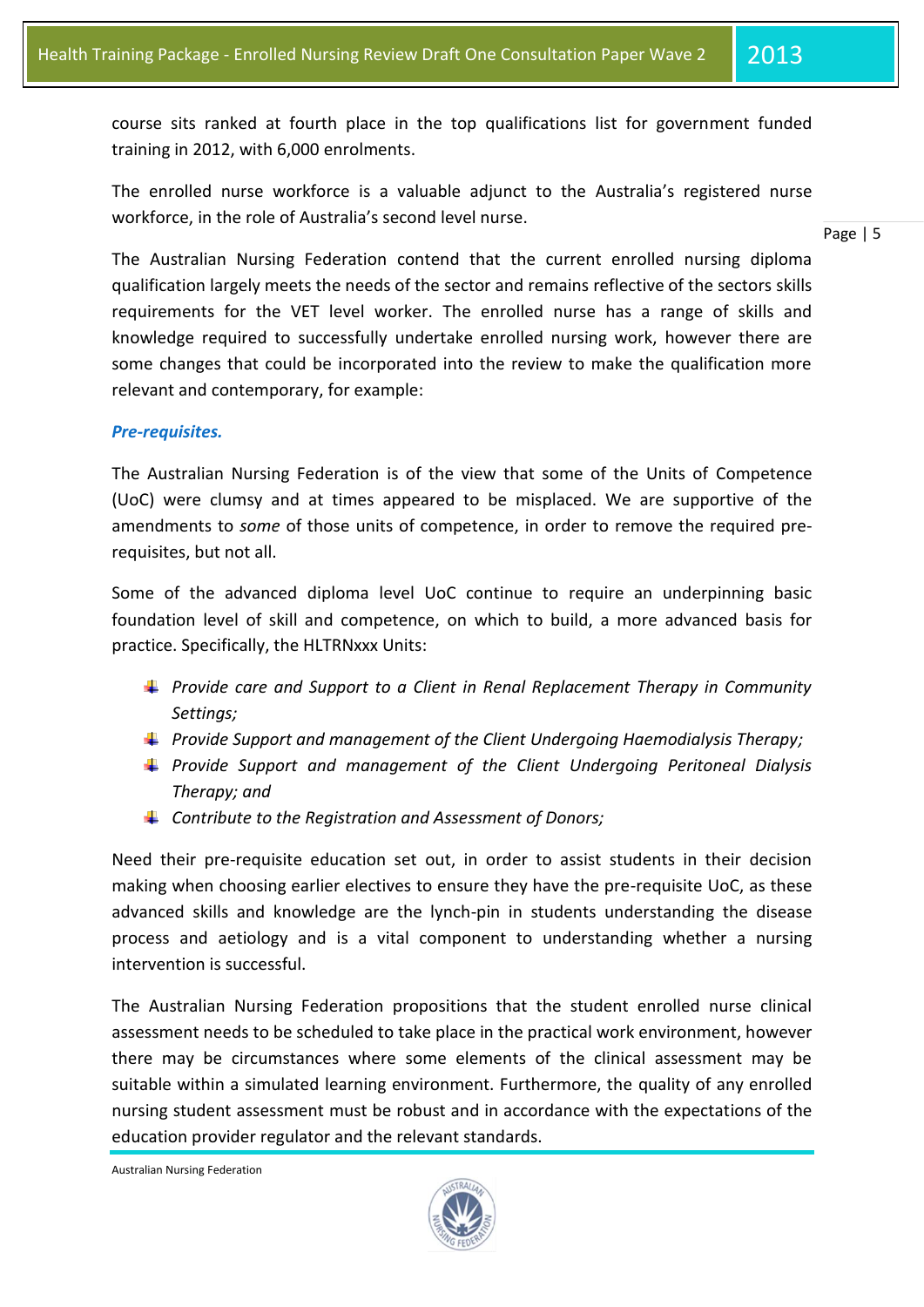#### *Language within the Units*

The Australian Nursing Federation is supportive of the language within the UoC being updated to reflect contemporary nursing terminology and the soon to be amended Australian Nursing and Midwifery Accreditation Council (ANMAC) Competency standards for the Enrolled Nurse – proposed to be known as *Practice Standards for the Enrolled Nurse*.

Page | 6

The imminent changes to the NMBA's *ANMAC Competency Standards for the Enrolled Nurse* may be far reaching and broad, involving significant change from the current EN Competency Standards, or any amendment that removed the requirement for the enrolled nurse to be supervised by a registered nurse, nurse practitioner or registered midwife. Hence, the Australian Nursing Federation cautions that the proposed structure of this review may not comply with a changed professional competency or practice standard and would therefore require further consideration by the Industry Skills Council, before proceeding to the nationally recognised accredited training package.

Consideration of terminology uses in relation to client, patient, health consumer needs to be consistent through the qualification.

#### *Assessment Conditions*

The Australian Nursing Federation is supportive of and commends the proposed assessment conditions for enrolled nursing students to be in relation to the **current** ANMAC Standards and Criteria for the Accreditation of Nursing and Midwifery Courses Leading to Registration, Enrolment, Endorsement and Authorisation in Australia.

## *Key Changes*

The Australian Nursing Federation acknowledges the principle for changes to some of the units of competence.

We are however concerned about some of the proposed changes.

Specifically, we note the proposed change to;

HLTEN519B *Administer and Monitor Intravenous Medication in the Nursing Environment* and the proposal to combine this UoC with HLTEN507C *Administer and Monitor Medications in the Work Environment* are generally supported by the Australian Nursing Federation and its state and territory branches*.* Nonetheless, we specifically draw your attention to **Element 1**, of the Performance Criteria (1.3) where the Performance Criteria states:

> *[the student] 'identify the purpose and function of intravenous medication for administration'.*

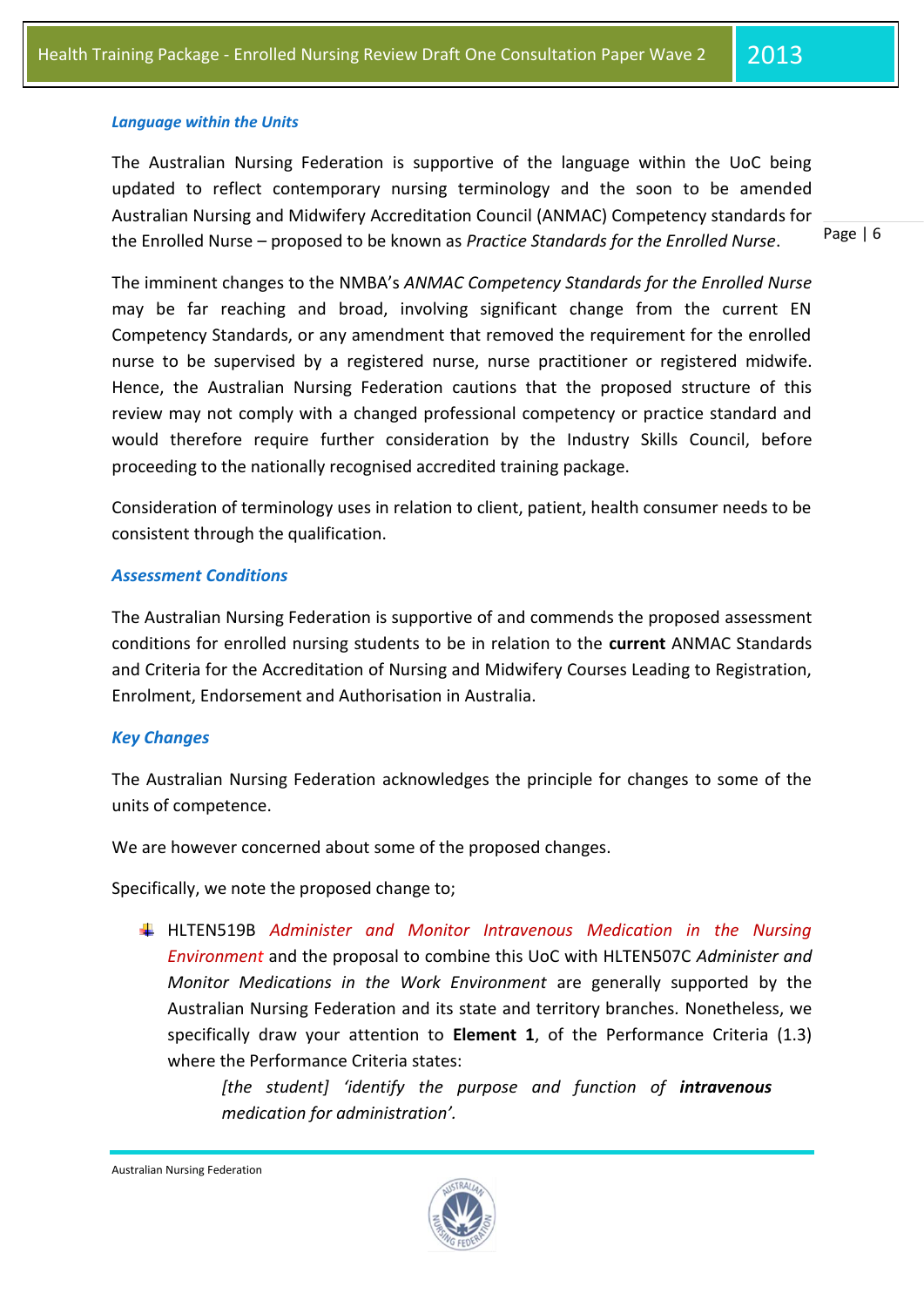We strongly recommend that this criterion be amended to read, [the student] *identify the purpose and function of all medication for administration.*

Element 2 - 2.4 *Accurately calculate dosages for administration of drugs. We recommend the inclusion in this Element of the words…. 'in consultation with the Registered Nurse'.*

Additionally there ought to be a statement included in Element 3 - *Administer medications within legal parameters* – to include delegation of the task by the supervising registered nurse/midwife and the accountability relationship for the enrolled nurse's individual practice to the supervising registered nurse/midwife.

#### *Assessment Requirements*

Update the reference to nurse regulations to reflect the requirements of the Australian Health Practitioner Regulation Agency national law 2009.

The use of ANMAC should be replaced with Nursing and Midwifery Board of Australia (NMBA) in relation to codes and standards as the NMBA endorses these documents and has the legal authority to enact them whereas the ANMAC has no legal authority.

## HLTENNXXX *Practise in the Primary Health Care Environment.*

The Australian Nursing Federation is concerned that the proposed UoC does not draw a distinction between Primary Care and Primary Health Care, which although very similar titles, are different concepts.

For example, Helen Keleher, in the Australian Journal of Primary Health in 2001, wrote that:

*"Primary care more often than not involves a single service or intermittent management of a person's specific illness or disease condition in a service that is typically contained to a time-limited appointment".*

On the other hand, Primary Health Care, according to the Alma Ata Declaration, includes at least:

- education concerning prevailing health problems; and
- the methods of preventing and controlling them;
- promotion of food supply and proper nutrition;
- an adequate supply of safe water and basic sanitation;



Page | 7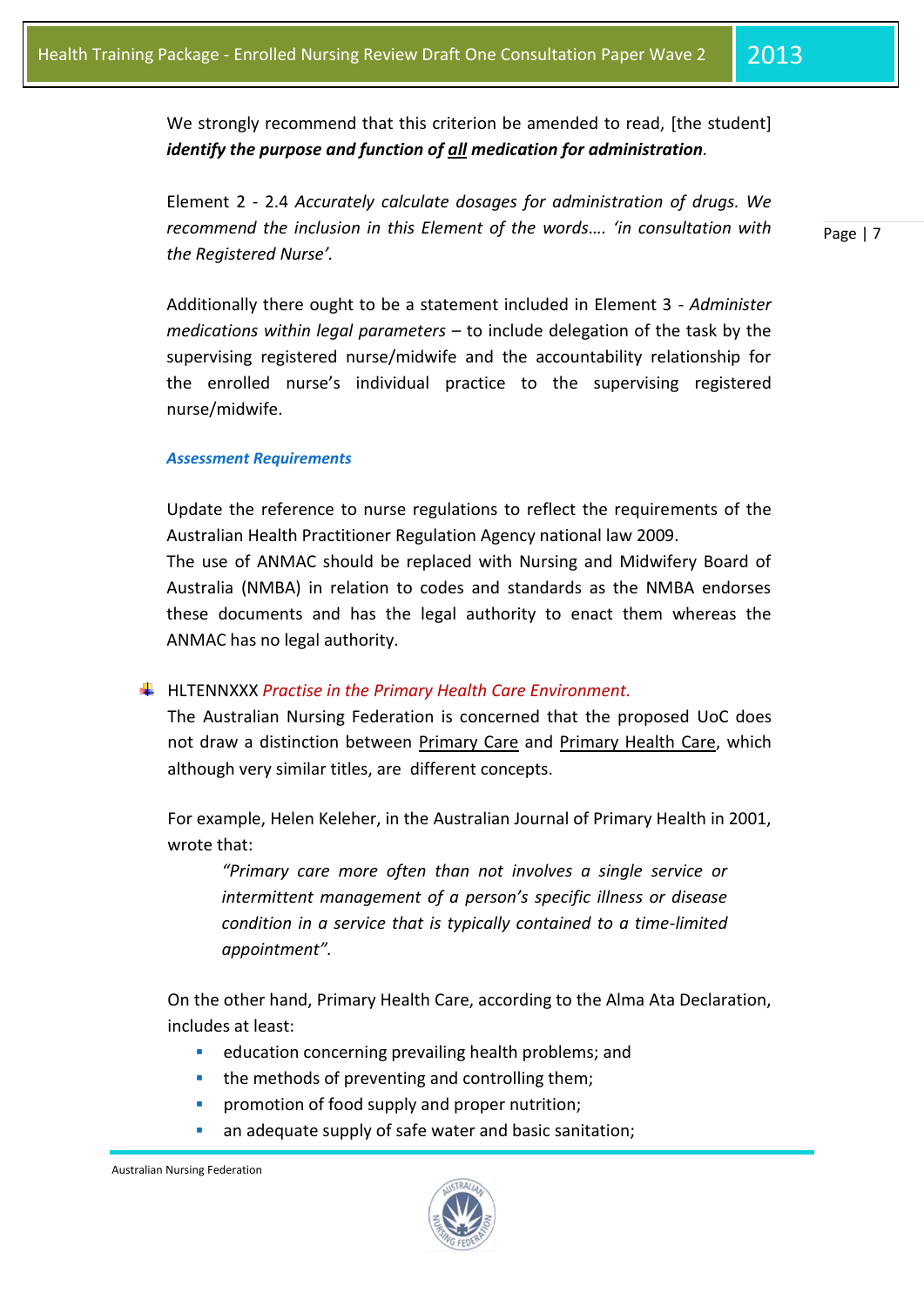- **EXED** maternal and child health care, including family planning;
- immunization against the major infectious diseases;
- prevention and control of locally endemic diseases;
- appropriate treatment of common diseases and injuries; and provision of essential drugs; and
- in addition to the health sector, all related sectors and aspects of national and community development, in particular agriculture, animal husbandry, food, industry, education, housing, public works, communications and other sectors; and demands the coordinated efforts of all those sectors."

Henceforth, the draft UoC statement that,

*Primary Health Care is the first level of contact that individuals, families and communities have with the health care system*,

is inaccurate and may represent an illness model rather than a wellness model.

Additionally, the draft UoC does not mention the social determinants of health, which are an important consideration in the application of a primary health care framework (not defined in the draft unit should be included as, "for example, the Ottawa Charter").

The draft UoC focuses in element 6, *upon health education/prevention and promotion* but does not link this back to multi-sectorial approaches, participatory approaches, behaviour change theory or the effects of social determinants of health.

As a general principle, Primary Health Care Professionals work to change the social, political, environmental and economic determinants of health in order to create better health in communities as a whole. The stronger illness model focus, rather than wellness model focus, of the draft is further supported by the Assessment requirements section which includes illness model requirements.

There needs to be a clearer distinction made as to whether the unit is Primary Care or Primary Health Care focused and reconsidered accordingly. One suggestion maybe to divide the Unit into two parts, or into two distinct Units to emphasise the difference in these concepts.

Australian Nursing Federation



Page | 8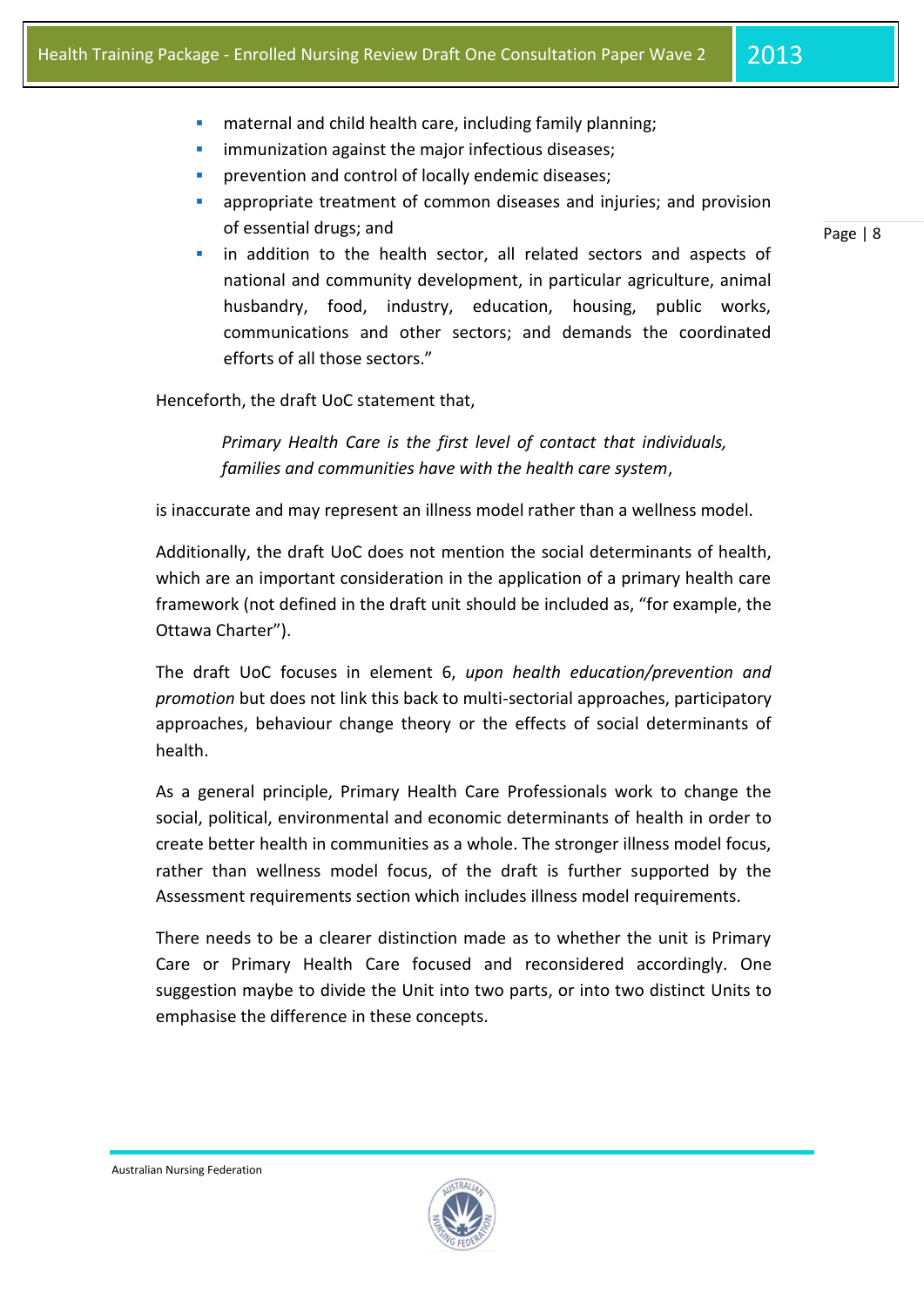# New HLTENNXXX *Use Critical Thinking and Reflect on and Improve Own Professional Practice in Health.*

Name is too long. Suggest calling it *Applying Critical Thinking to Professional*  **Practice.** As the premise of critical thinking is to reflect on your knowledge and the practice of self and others, the reference to reflective practice in this Unit is evidenced in Element 3 anyway.

In relation to the question as to whether the *Critical Thinking* UoC is better placed in its own UoC, or embedded within another UoC, we submit the following:

The Australian Nursing Federation notes the CS & HISC comment in Draft 1 of this UoC in respect to **Element 1** *Use Critical Thinking Effectively in Day to Day Nursing Activities.*

We are supportive of the development of a unit of competence for the enrolled nurse on the application of their decision making in relation to practice outcomes. It is the view of the Australian Nursing Federation, that high level *critical thinking* with nursing practice is not the usually the domain of the enrolled nurse, rather it is with the scope of practice, the domain, role and responsibility of the registered nurse.

The *Use Critical Thinking and Reflect on and Improve Own Professional Practice in Health*, UoC should focus on enrolled nurses *own* professional boundaries in their practice and explore and expand their understanding of when to seek input from the supervising registered nurse in applying their decision making, within the professional standards and the NMBA Decision Making Framework guidelines for nursing practice.

Nurses use a nursing process as the rationale for the provision of aspects of nursing care. The enrolled nurse does this in collaboration with the registered nurse.

This UoC must be developed to ensure incorporation of all facets of decision making education for nursing practice that the enrolled nurse is required to develop. For example, the fundamental process in this Unit must be for the student to demonstrate their performance in making decisions about how they:

- Assess the patient/client to plan nursing care, by using their ability to critically evaluate and prioritise the needs of the person in their care; and
- Apply the professional nursing practice standards to reflect their decision making;

Australian Nursing Federation



Page | 9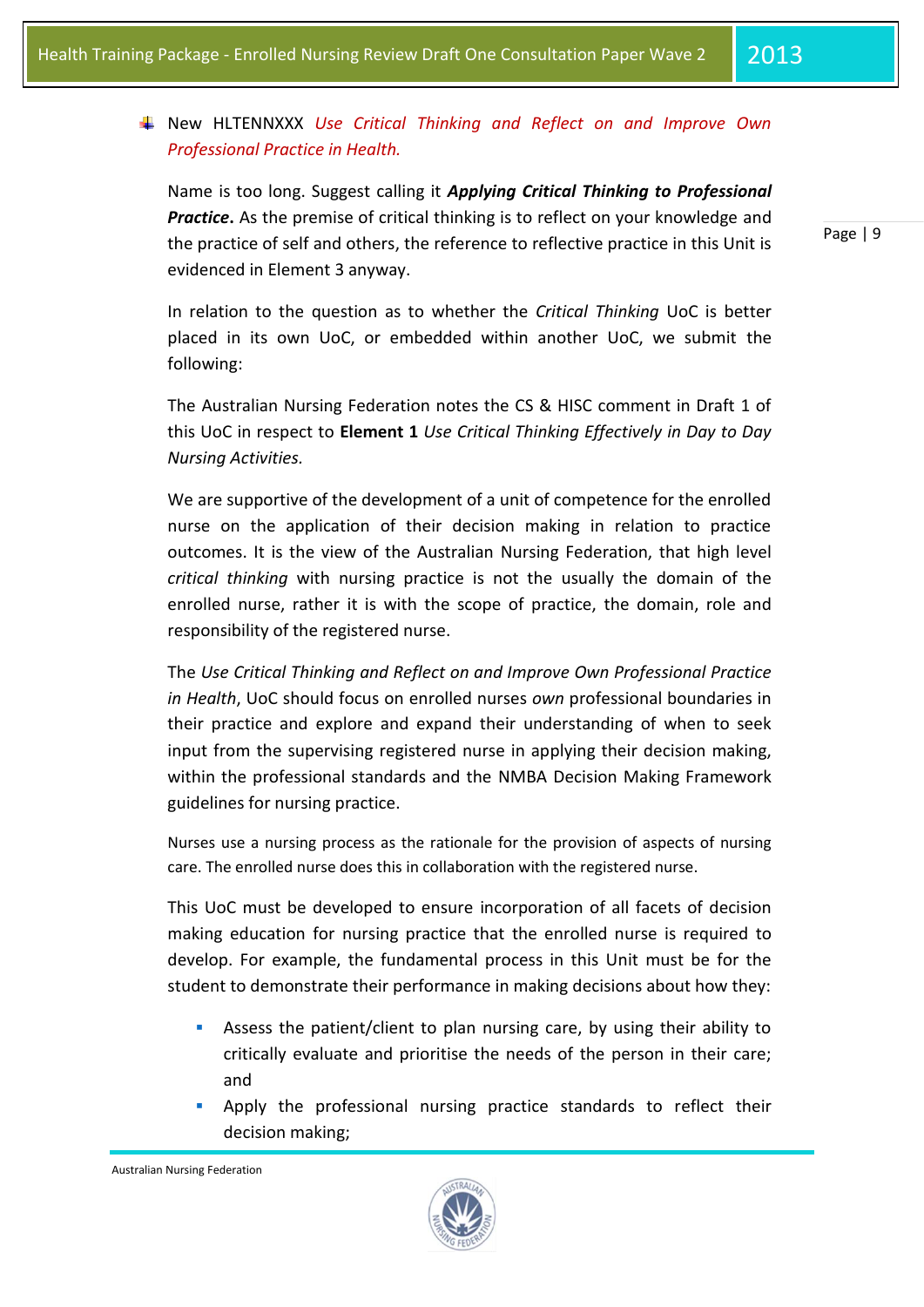Page | 10

- Work within the scope of the enrolled nurses practice to make clinical decisions in collaboration with the registered nurse;
- Consider the context of the enrolled nurses' practice in their decision making within the organisational context.

The Performance Criteria of Element 1, indicates a number of criteria not support by the Australian Nursing Federation in the current form. Specifically, in relation to Element 1: Use critical thinking effectively in day to day nursing activities. We recommend changing the element heading to '*Apply critical thinking*……', rather than '*use'.*

- *1.1* **Supported,** if the word '*nursing'* is inserted before the word '*care'.*
- *1.2* Requires **additional** text to keep any such '*analysis of ideas and arguments'* by an enrolled nurse to the confines of the scope of practice of an enrolled nurse.
- *1.3* **Not supported** in the current version. Requires rewording. Enrolled nurses do not '*query claims'*? The ANF does not understand what is meant by such a statement?
- *1.4* **Not supported.** What or whose conclusion is this referring to? This criterion must be deleted, as it is outside the role of the enrolled nurse. Perhaps it could be replaced with performance criteria related to an understanding of the nursing process and reference to the multidisciplinary health care team to develop the agreed plan of nursing care in consultation with the registered nurse.
- *1.5* **Not supported - delete.** Nurses use a nursing process and rationale for the provision of aspects of nursing care. The enrolled nurse does this in collaboration with the registered nurse. Where the word client is used, replace with health care consumer.
- *1.6* **Not supported**. Delete, reword to reflect evidence used to develop a nursing care plan for the health consumer care.

Element 2: Use critical thinking to achieve quality improvement.

2.1 **Not supported.** Suggest rewording to refer to consistently evaluating practice, rather than correcting oneself….

Element 3: Reflect on practice and promote reflective practice to others.

- 3.1 **Supported.**
- 3.2 **Supported.**

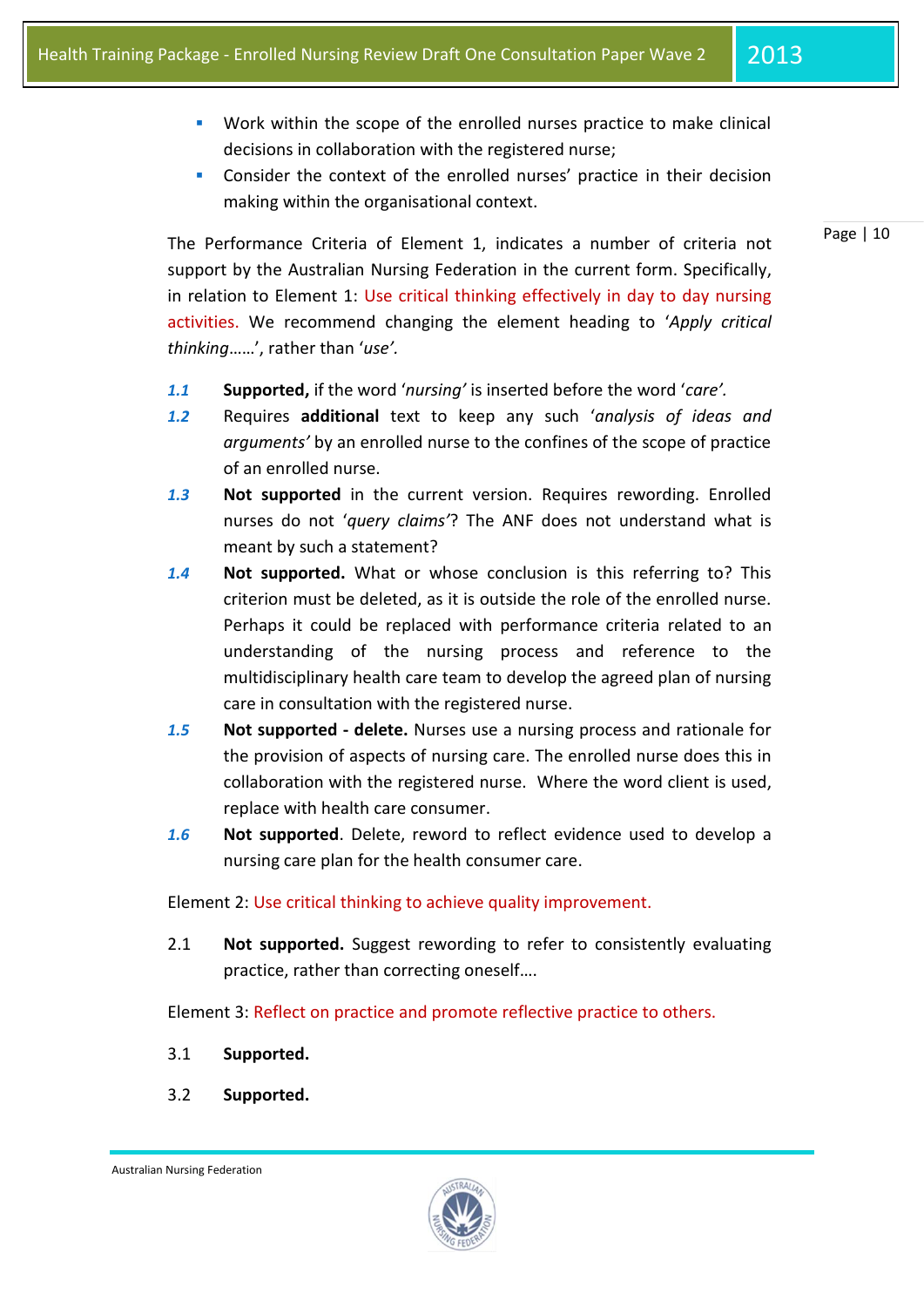- 3.3 **Partly supported**, requires rewording, to say supervising registered nurse.
- 3.4 **Not Supported**. Requires rewording to incorporate in a culturally respectful manner.

Page | 11

- 3.5 This is a subjective statement. **Rewording** is required.
- 3.6 **The element wording is confusing**. Needs to reflect that enrolled nurse practices in accordance with the NMBA codes of conduct and ethics to ensure they do not bring the profession into disrepute.

Element 4. Ensure continuing self-support and supervision.

This is a interesting element, and requires clarification in line with the NMBA enrolled nurse competency standards.

Element 5: Participate in Professional Development. Suggest inserting the word 'Own' after 'in' and before 'professional'.

This element is **supported** as this is a registration standard and required by the Nursing and Midwifery Board of Australia.

**F** Revised HTLENXXX Work in the Nursing Profession Within the Australian Health Care System.

The Australian Nursing Federation understands this revised UoC incorporates the original three (3) Elements of the current *HLTEN516B 'Apply Understanding of the Australian Health Care System'.* We are supportive of those Elements be retained in the new iteration and update of this UoC. With respect to NEW Elements  $4 - 6$ , we respond as follows:

Element 4: Work in the context of professional nursing practice.

- 4.1 **Supported.**
- 4.2 **Supported.**
- 4.3 **Supported,** with the inclusion of the word 'own' after 'into' and before 'nursing'.
- 4.4 **Supported.**
- 4.5 Suggest **rewording** as follows: *Work within the principles of the professional practice standards within the parameters of own nursing practice.*
- 4.6 **Not Supported.** Insert the words, *'participate in such activities from time to time as required'*, as enrolled nurses are not generally required to assist in such activity in all workplaces or jurisdictions.

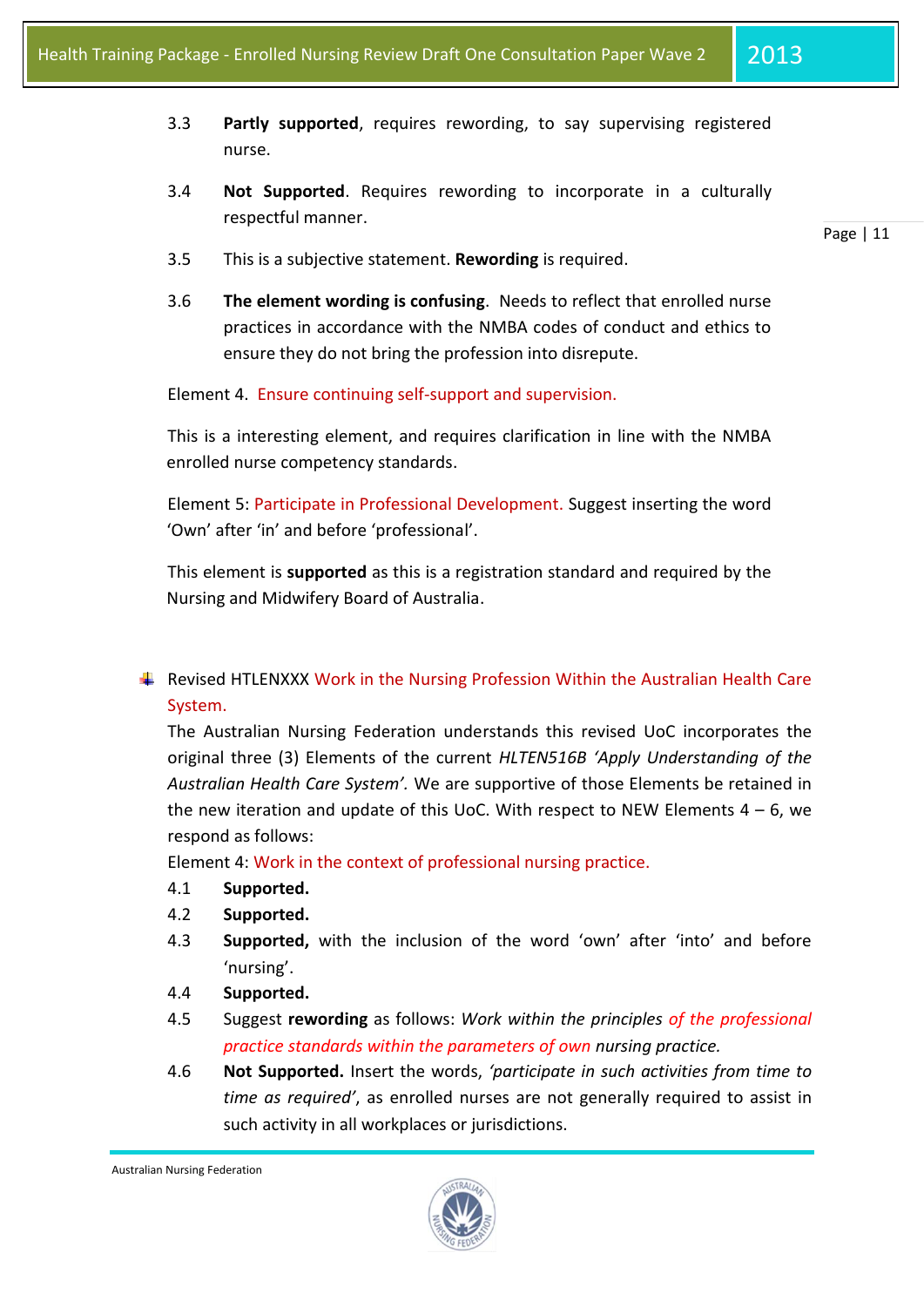- 4.7 Suggest **rewording** to delete the word "Apply" and replace with '*Work within the jurisdictional requirements……..'*
- 4.8 **Not supported** in current draft. Needs to be reworded to indicate the student has to demonstrate an understanding of the various Australian jurisdictional anomalies for enrolled nurse practice.

Page | 12

4.9 **Not supported** in the current draft. This criterion requires rewording. Suggest *'Establish professional working relationships with other health practitioners within the health care environment'.*

## Element 5: Contribute to professional teamwork.

- 5.1 **Supported,** with the inclusion of the word 'nursing' after implementing and before care.
- 5.2 Principle of the criterion supported, suggest **rewording** to a more positive tone.
- 5.3 **Supported.**
- 5.4 Suggest **rewording** as follows: *Demonstrate an understanding of the scope of practice of the registered and enrolled nurse and the relationship between the scope of practice of self and other health practitioners relationship with nursing practice.*

Element 6: Work within a contemporary health care environment.

This Element may require some reference to the emerging telehealth models of care in contemporary nursing practice.

- 6.1 Suggest **rewording**. *Demonstrates well developed time management abilities within scope of enrolled nurse practice.*
- 6.2 **Supported.**
- 6.3 **Supported.**

# $\ddotplus$  HLTENNXXX: Apply the principles of Stoma Care

Check under the Applications heading, page 1. Typing mistakes in first paragraph. Element 3: Plan holistic care of the client with a stoma.

This element title should read as '*Contribute to the planning of……',* as nursing care is planning that must be done in collaboration with the registered nurse.

 $\ddotplus$  HLTENNXXX: Contribute to client assessment and developing nursing care plans.

## Comment on page 2 is **supported**.

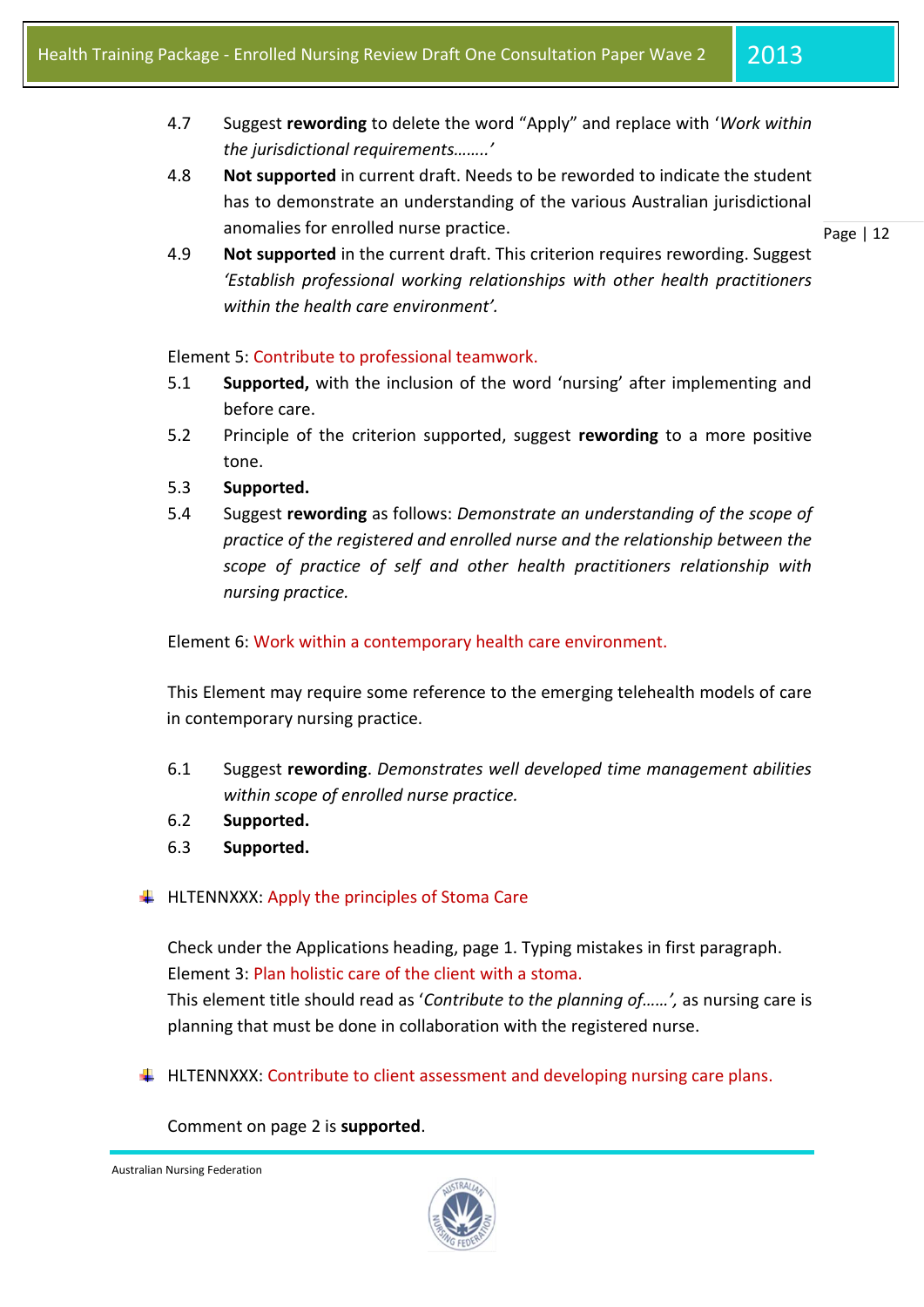$\ddot{+}$  HLTENNXXX: Apply legal and ethical parameters to nursing practice.

Comments on page 5 – All still relevant and **must be retained**.

 $\ddot{+}$  HLTENNXXX: Contribute to the registration and assessment of donors.

Page | 13

The Australian Nursing Federation request the pre-requisite requirement **is retained** in the review of this unit.

 $\downarrow$  HLTENNXXX: Implement and monitor nursing care for clients with acute health problems.

CS & HISC comment in relation to the assessment requirements (page 5).

The Australian Nursing Federation is of the view that the attached list of activities are performed during clinical placements. Some of the activities on the list may not arise on a student's clinical placement and therefore may not always be able to be assessed. The beginning enrolled nurse may not perform some of the activities on the list for several years after completion, depending on the employment setting of the enrolled nurse. They are not necessary to be retained in the performance evidence.

 $\ddot{+}$  HLTENNXXX: Manage clients and others experiencing loss and grief.

Suggest delete the word others and keep focused on nursing interventions.

Element 4. Develop and implement strategies to manage own stress. Acknowledge your comment and support their removal. They do not fit in this unit. Element 5. Provide support for peers and colleagues. Acknowledge your comment and support their removal.

 $\ddot{+}$  HLTENNXXX: Practice in the contemporary aged care environment.

## Note your comment on page 4.

The application of clinical nursing stills occurs throughout the qualification and does not need to be repeated in this Unit. Support the removal of this assessment requirement.

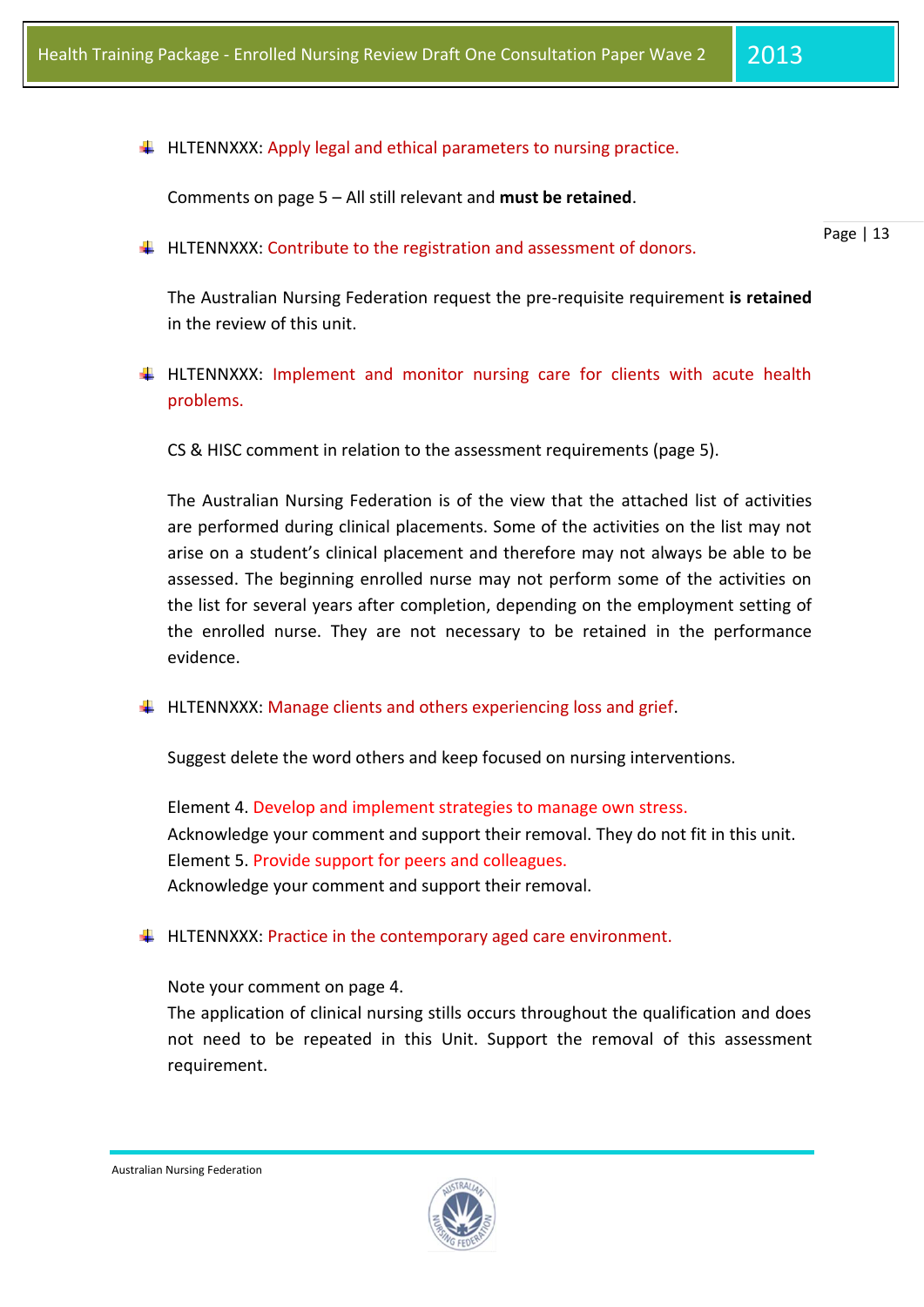## $\downarrow$  HLTENNXXX: Practice in first line emergency nursing.

Assessment requirement page 2. In relation to the ISC comment – the Australian Nursing Federation supports retaining the assessment criterion for this UoC as they are advance nursing practice requirements that must be assessed.

Page | 14

### $\ddot{\phantom{1}}$  HLTENNXXX: Provide care to clients with an orthopaedic condition.

Assessment requirement page 3. In relation to the ISC comment – the Australian Nursing Federation recommend these items be included in the **Advance Diploma of Nursing CORE unit** – Assess clients and manage client care which will address requirements for all other elective units within the advanced diploma.

 $\ddot{+}$  HLTENNXXX: Practise in the perioperative nursing environment.

Assessment requirement page 4. In relation to the ISC comment – the Australian Nursing Federation recommend these items be included in the **Advance Diploma of Nursing CORE unit** – Assess clients and manage client care which will address requirements for all other elective units within the advanced diploma.

 $\ddot{+}$  HLTENNXXX: Practise in the rehabilitation nursing environment.

Assessment requirement page 3. In relation to the ISC comment – the Australian Nursing Federation recommend these items be included in the **Advance Diploma of Nursing CORE unit** – Assess clients and manage client care and then they are covered off for all other elective units within the advanced diploma.

#### $\text{H}\text{-}\text{H}$  HLTENNXXX: Contribute to the care of mothers and babies.

Comment 1. The inclusion of fathers in the title of this UoC is not supported by the Australian Nursing Federation.

Comment 2. There cannot be a reference to the mothers' postpartum health as this is the domain of the registered midwife.

 $\ddot{+}$  HLTENNXXX: Implement and monitor nursing care for the older client.

Assessment requirement comment page 7.

The Australian Nursing Federation considers that this remain or a new reference made to the enrolled nursing student having a working knowledge of the various functional assessment tools as they change over time and by not specifying the various tools may keep the UoC contemporary.

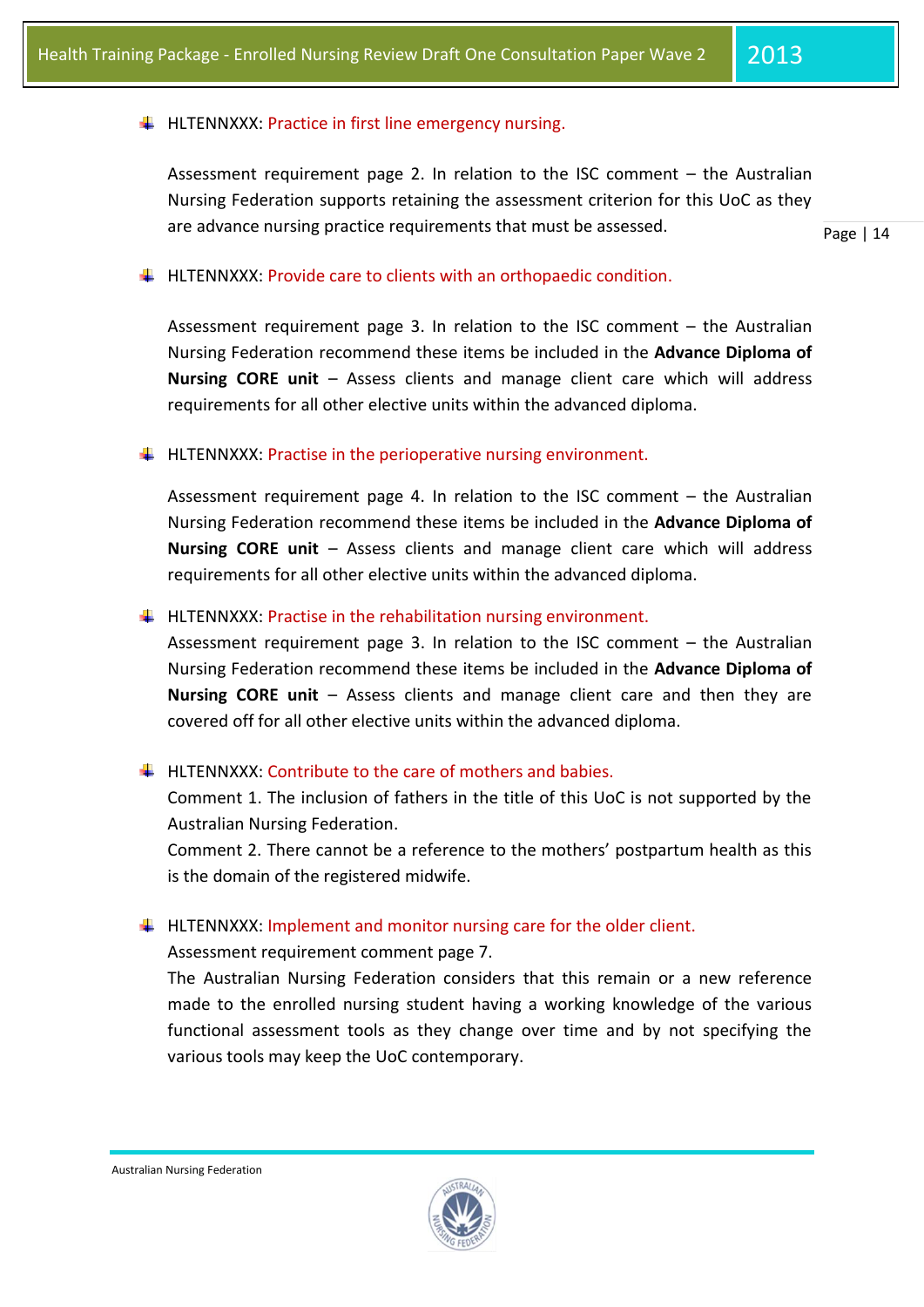HLTENNXXX: Implement and monitor nursing care for clients with chronic health problems.

Assessment requirements Comment page 4.

Page | 15

The Australian Nursing Federation considers the inclusion of the additional assessment criteria may be useful to an education provider to have a range of nursing skill on which to base their student assessment. The question ought to be "are any of the '*perform nursing interventions'* list actually necessary to be included and would they fit better into a list that suggests, *'may include….'*, then list all of what is currently included and the new list for comment?

 $\downarrow$  HLTENNXXX: Practise in primary health care.

Comment 1. "Should other functions be included?" The Australian Nursing Federation notes the list of functions listed in the ISC comment box (page 1) and is not supportive of primary health care nursing roles being included for the enrolled nurse student that are inclusive of any aspect of maternity or midwifery care, as these aspects of women and baby care are not the role of the enrolled nurse and sit within midwifery care.

> The enrolled nurse's role with other elements nursing interventions relating to:

- Health promotion;
- **Illness prevention;**
- Treatment and care of sick people;
- **Public health and health population;**

are supported.

Comment 2. Page 2. Element 1. Suggest changing the title of this Element as follows: *'Work as part of the nursing and health care team in a primary health care environment'.*

Comment 3. Page 3. Element 4. We are not sure whether the comment relating to *Client Safety* is in reference to legislative requirements as per Occupational Health and Safety Law, or within a therapeutic context? Therefore, we reserve comment at this time.

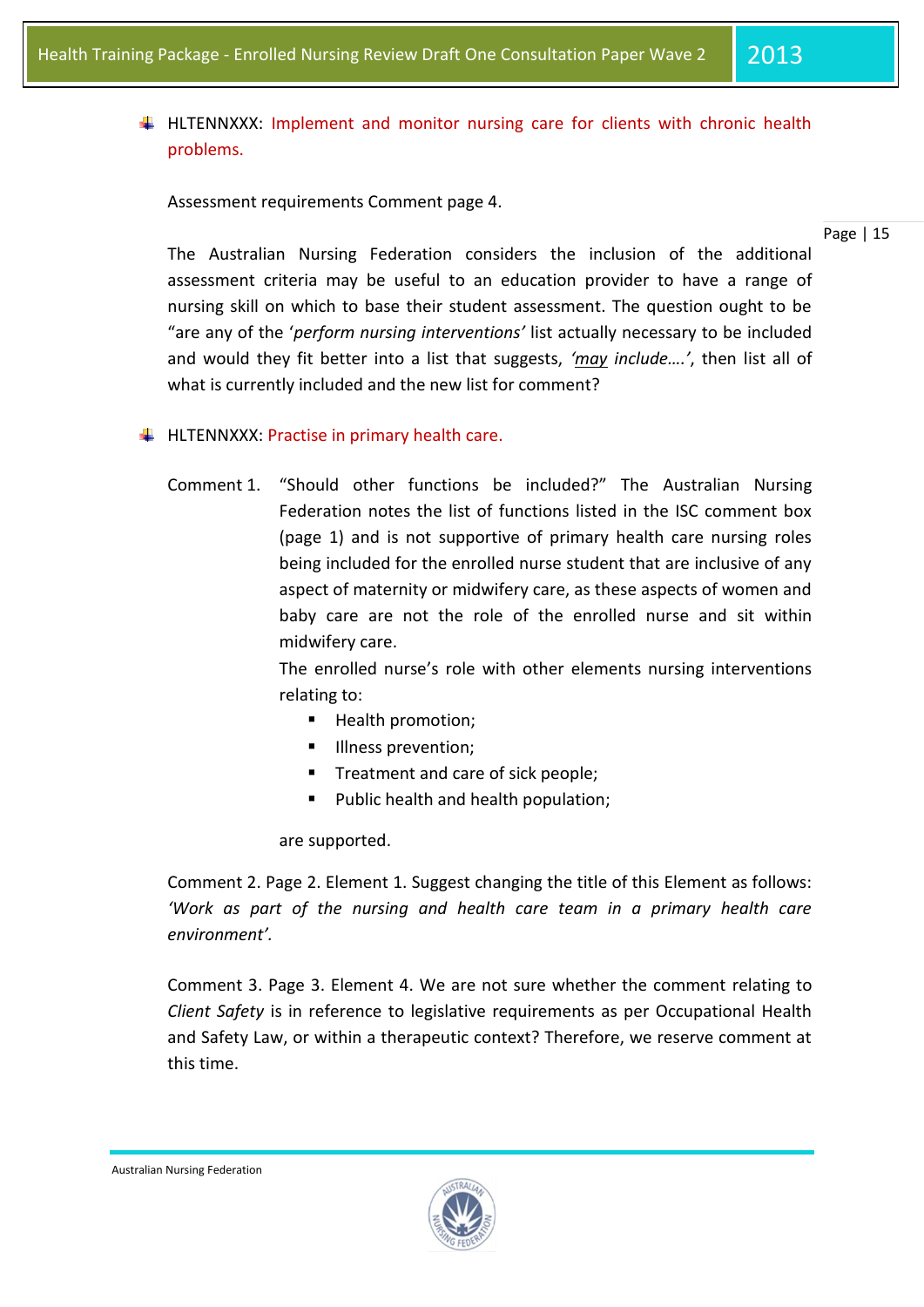### $\ddot{\text{+}}$  HLTENNXXX: Provide nursing care for clients requiring palliative care.

"special" and delete the word "special". Now reads as *Recognise the specialist*  $\frac{}{Page | 16}$ Element 1. Suggest changing the title of this Element to the following: Insert words *'Specialist Nursing Care'* after the word "the' and before the word, *nursing care of clients requiring a palliative approach to their care.*

 $\ddot{+}$  HLTENNXXX: Practice in the critical care environment.

The Australian Nursing Federation supports the position of the Australian College of Critical Care Nurses<sup>1</sup> in outlining the role and the responsibility of the enrolled nurse working in the critical care environment. Consequently, we recommend changes to the current UoC Performance Criteria to safeguard all nurses working in critical care environments.

Element 1. *Apply theoretical concepts and principles in development of a nursing care plan.*

Performance Criteria:

- 1.3 **Delete** this criterion. The enrolled nurse in this care context would not be expected to initiate a holistic health assessment. Rather, the enrolled nurse should be able to perform a physical examination to determine the immediate nursing care requirements required by the enrolled nurse as/if required.
- 1.4 Add the words "in collaboration with the registered nurse" before the word, "Evaluate".
- 1.5 **Define** the assessment tools, or delete.
- 1.6 **Delete** the word "Identify" and add the word, "Apply a working knowledge of the ……".
- 1.8 **Delete** in this Element as not relevant to care planning in this context.

Element 2. Change the title of the Element as follows: *Contribute to nursing care in the critical care environment.*

Performance Criteria.

- 2.1 The statement would be difficult to assess from an education providers perspective as this is a criteria that is generally related to a position description for an employer based performance objective, rather than an educational assessment. Suggest revise this criterion.
- 2.3 Insert new words as follows, after the words "Collaborate with" add, "the registered nurse and the….." before the word "multidisciplinary".

Australian Nursing Federation

1



<sup>&</sup>lt;sup>1</sup> Australian College of Critical Care Nurses. 2006. Use of Healthcare Workers Other than Division 1 Registered Nurses in ICU. [http://www.acccn.com.au/images/stories/downloads/use\\_of\\_healthcare\\_workers.pdf Accessed June 11,](http://www.acccn.com.au/images/stories/downloads/use_of_healthcare_workers.pdf%20Accessed%20June%2011) 2013.